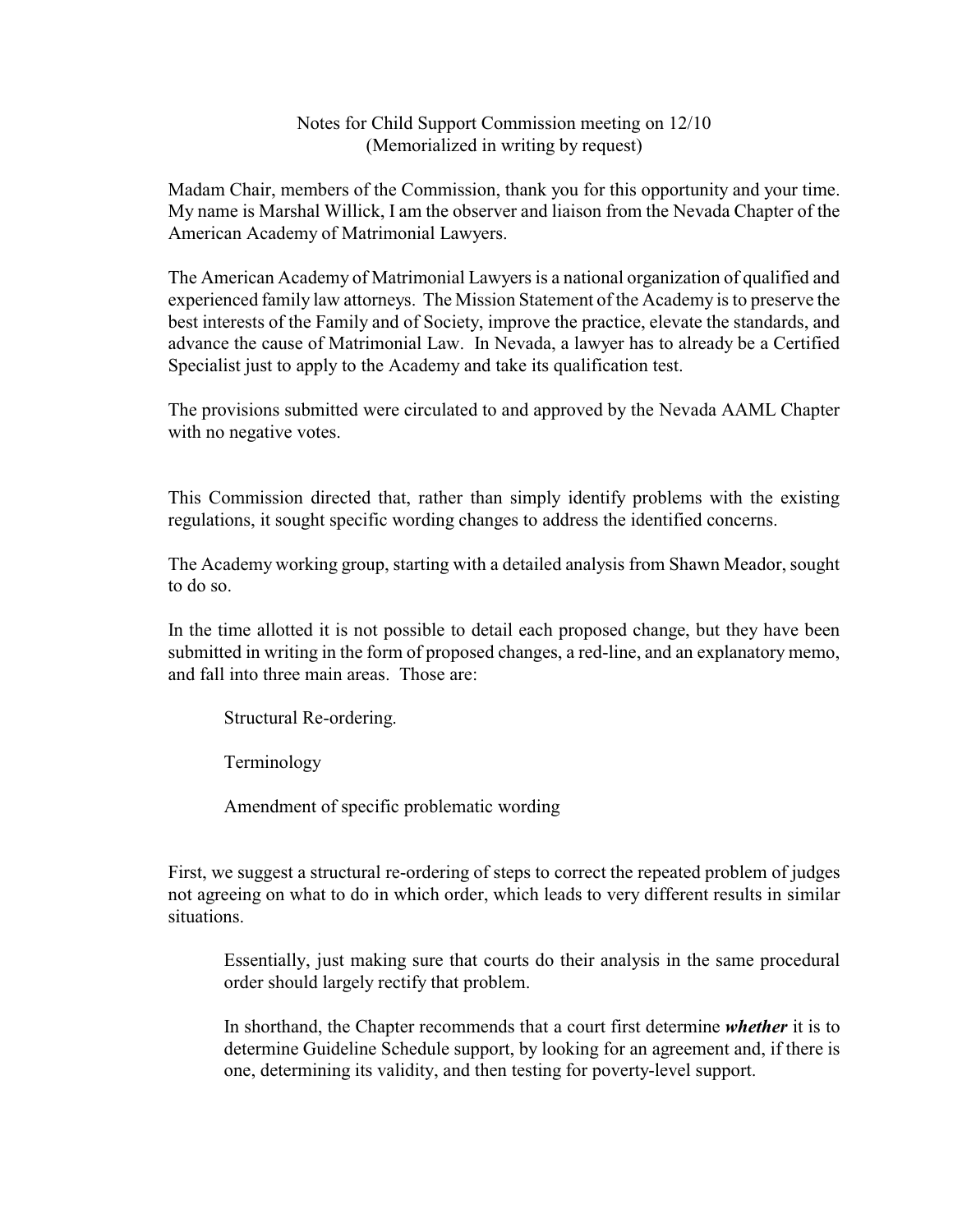If Guideline Schedule support is to be determined, then the math is done.

Next, the adjustment factors are looked at, if any are applicable.

Then, medical and child care are individually determined and allocated.

The Terminology changes mainly just provide uniformity from one regulation to another to clarify the meaning of the terms used.

Some terms that are not defined have caused problems in the real world of family court cases, like the term "basic needs" which has been interpreted by some to modify the meaning of what the regulations as a whole set out in detail as to Guideline Schedule, then Adjustments, then consideration of medical and child care.

We recommend elimination of some undefined terms, using normative language to specify the procedures set out in the regulations.

Specific Wording Changes are intended to address the specific problems that have been reported from practitioners.

Specifically:

Clarification that "imputed income" addresses the earning capacity of the individual obligor, and not the income of a new spouse or cohabitant.

Addressing the language in existing 425.150(f), which has had wildly different interpretations:

Some people believe that the reference to "Other party" means the parent other than the obligor.

Other have argued that the term means the obligor's spouse.

And still others argue that the term refers to the obligor *himself* for purposes of a an adjustment (i.e., permitting a doubling of any guideline schedule amount).

Our suggested re-phrasing specifies that the amount of an adjustment on that factor is not to be more than the obligation of the other parent, presuming it was intended for *Wright v. Osburn* offset situations, but if the Commission meant something else by those words, the language should be clarified to specify that intention.